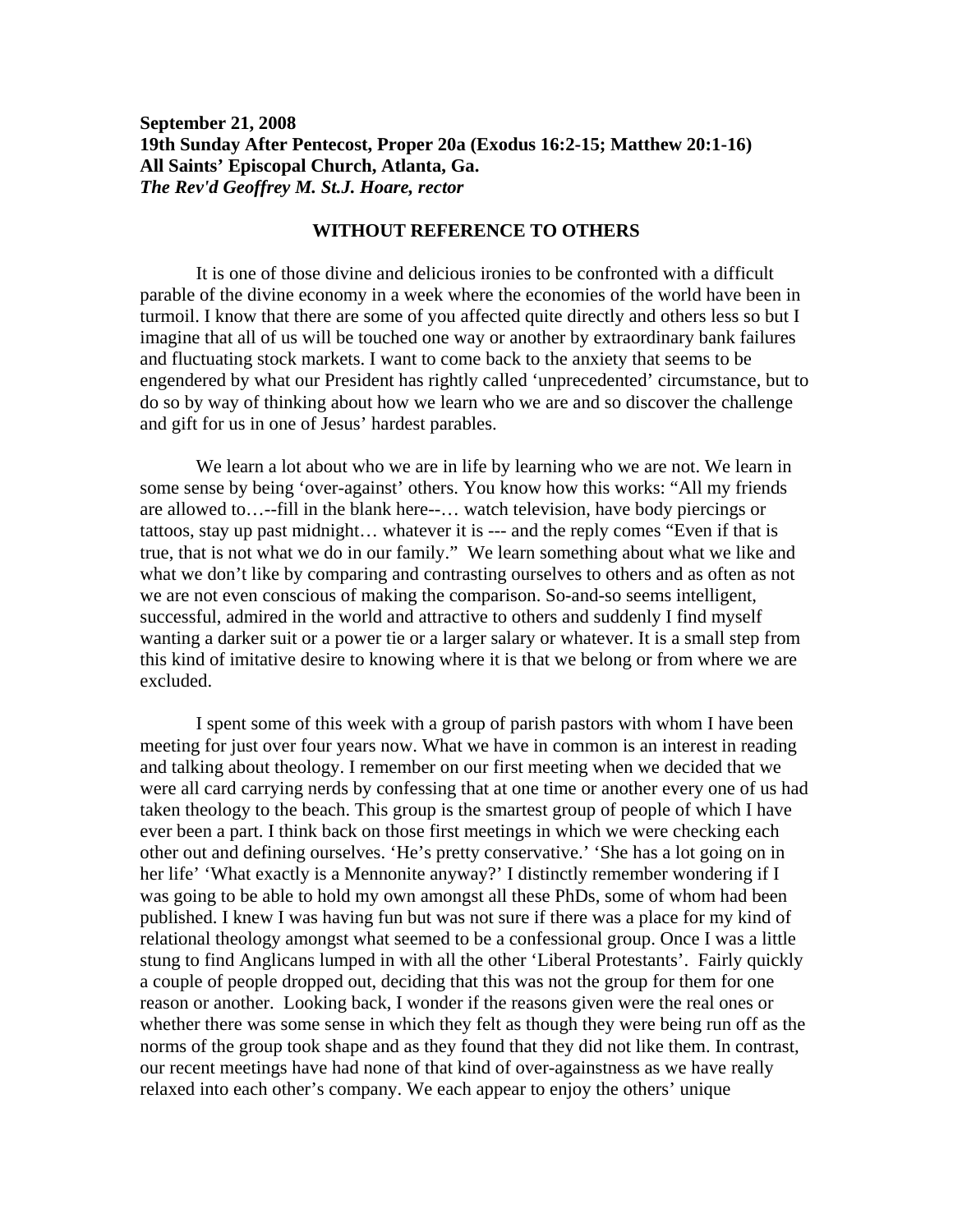contribution to our conversations about what God is doing in our lives and in the world. We came together around a common task and found that a real caring has developed across all kinds of otherwise intractable religious boundaries.

 Jesus' parable of the Kingdom holds out the same kind of promise -- the promise of being able to relax, the promise of freedom from anxiety, the promise of knowing ourselves loved and the promise of gifts that transcend all those distinctions and boundaries that we set up that lead us to live in fear.

 If we are going to be able to hear the promise we must first acknowledge that there is a level on which we find the Kingdom portrayed in the parable to be unattractive. Many of us (but by no means all of us) are people to whom this world has been quite good with respect to money. We have done well in a world where our contributions are valued and we have been able to advance and to thrive. We have been able to provide rich experiences for our children, to offer hospitality to others, and all that comes from working hard and being well remunerated. Jesus' parable seems downright unfair and unjust, as thought the owner of the vineyard is playing a game. Sure he can be generous to anyone he wants, so why do I feel as though I am getting a raw deal if I work all day and get only what is coming to me? Why does that seem unfair? Why do I feel as though I am somehow being devalued? Is it possible that I only feel that way because I am comparing myself to others? When I find myself like those people who worked all day, I think I am allowing my value and identity in this world to be governed by how I am doing *in relation to* others. As we know, however necessary it is for our development that we compare and contrast ourselves to others, there is a sense in which putting on Christ or living into the promises of the Gospel means finding our desires re-ordered and our identity increasingly dependent on God alone. That is the path of spiritual maturity and taking it is a way to finding ourselves freed from anxiety and freed to trust God like the wanderers in the wilderness who were fed with bread and quail in abundance even when things seemed really bad. As we can live without reference to others for our identity and value, then we have the possibility of real love -- relationship that transcends the barriers and resentments we create by our distinctions.

 The turmoil of the financial services industry and its effect on the stock market make a serious and immediate difference in the lives of those who lose their jobs. They will need to regroup and they will probably need help and support while they do it. Others know disappointment as deals in which a lot of time has been invested fall thorough and credit dries up for now. These disappointments are real and there will be some time of grieving for some among us. But none of us need to fall prey to that generalized anxiety that comes when life seems to be unfair. We have a choice and that is to consider wherein lies our true worth and value and what makes for real achievement and real and right relationship in Christ. Isn't that the import of our parable? As the owner of the vineyard asks, "Are you envious because I am generous?" We only miss the generosity bestowed upon us when we are living with one eye on the other. That is the path of misery. The alternative is to keep our eyes on God and God's grace in our lives. That is the path of freedom.